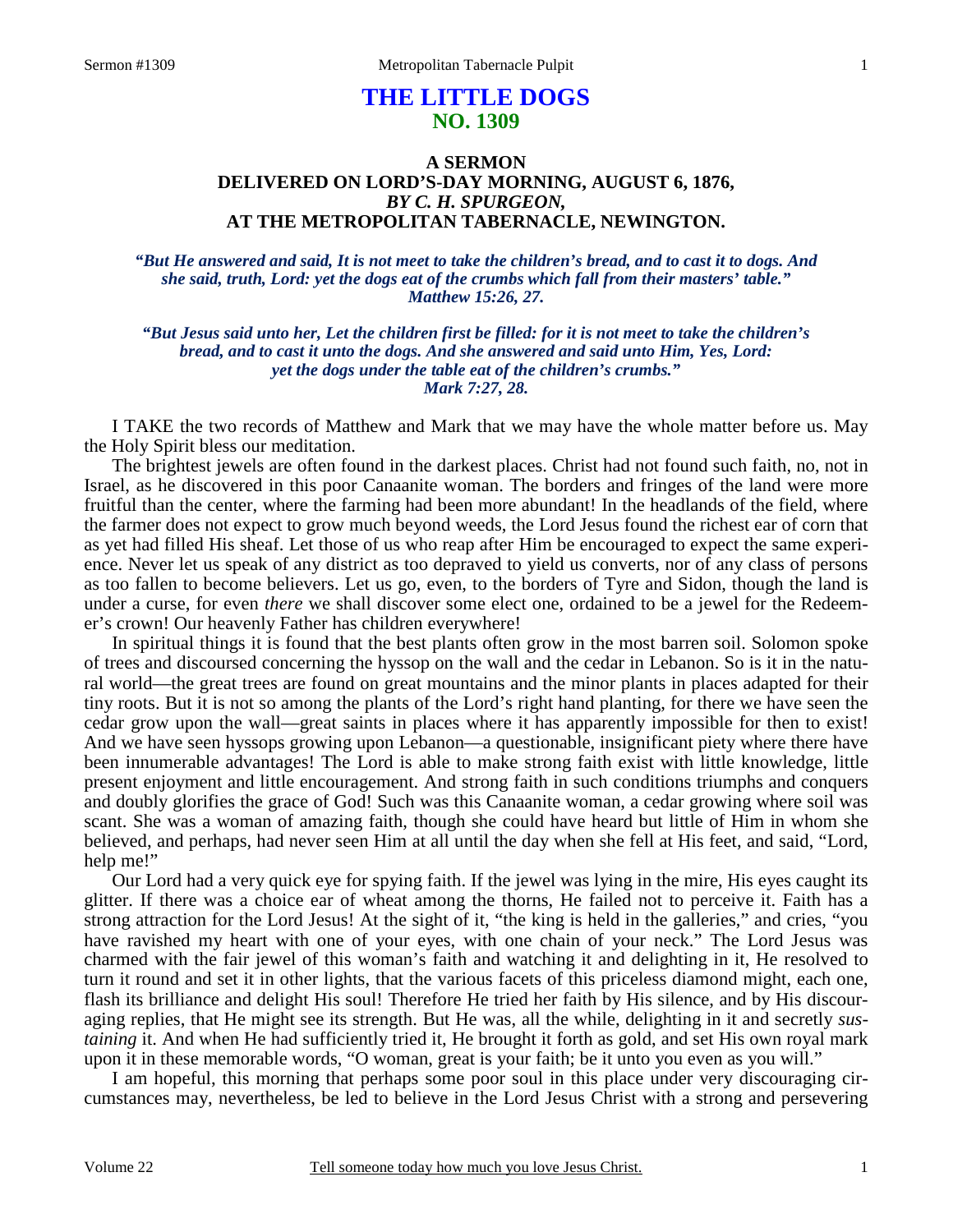faith. And though as yet it enjoys no peace and has seen no gracious answer to prayer, I trust that its struggling faith may be strengthened, this morning, by the example of the Canaanite woman.

 I gather from the story of her appeal to the Lord Jesus and her success, four facts. The first is, *faith's mouth cannot be closed.* The second is, *faith never disputes with God.* Thirdly, I perceive that *faith argues mightily* and fourthly, that *faith wins her suit*.

**I.** THE MOUTH OF FAITH CAN NEVER BE CLOSED, for if ever the faith of a woman was tried so as to make her cease from prayer, it was that of this daughter of Tyre. She had difficulty after difficulty to encounter and yet she could not be put off from pleading for her little daughter because she believed in Jesus as the great Messiah, able to heal all manner of diseases—and she meant to pray to Him until He yielded to her importunity—for she was confident that He could chase the demon from her child.

 Observe that *the mouth of faith cannot be closed even on account of the closed ear and the closed mouth of Christ*. He answered her never a word. She spoke very piteously—she came and threw herself at His feet—her child's case was very urgent. Her motherly heart was very tender and her cries were very piercing. And yet He answered her not a word! As if He were deaf and dumb, He passed her by. Yet she was not staggered. She believed in Him and even He, Himself, could not make her doubt Him, let Him try silence even if He would. It is hard to believe when prayer seems to be a failure. I would to God that some poor seeker here might believe that Jesus Christ is able and willing to save and so fully believe it that his unanswered prayers shall not be able to make him doubt! Even if you should pray in vain by the month together, do not allow a doubt about the Lord Jesus and His power to save to cross your mind. What if you cannot, yet, grasp the peace which faith must ultimately bring you? What if you have no certainty of forgiveness of your sin? What if no gleams of joy should visit your spirit? Still believe Him who cannot lie! "Though He slay me," said Job, "yet will I trust in Him." That was splendid faith! It would be a great deal for some if they could say, "Though He smite me, yet will I trust Him," but Job said, "Though He *slay* me." If Jesus puts on the garb of an executioner and comes out against me as though He would destroy me, yet will I believe Him to be full of love! He is still good and gracious. I cannot doubt it, and therefore, at His feet I will lie down and look up, expecting grace at His hands! Oh for such faith as this! O soul, if you have it, you are a saved man, as sure as you are alive! If even the Lord's apparent refusal to bless you cannot close your mouth, your faith is of a noble sort, and salvation is yours!

 In the next place, *her faith could not be silenced by the conduct of the disciples*. They did not treat her well, but yet, perhaps, not altogether badly. They were not like their Master—they frequently repulsed those who would come to Him. Her noise annoyed them. She kept to them with boundless perseverance, and therefore, they said, "Send her away, for she cries *after us*." Poor soul, she never cried after *them*, it was after their Master! Sometimes disciples become very important in their own eyes and think that the pushing and crowding to hear the gospel is caused by the people's eagerness to hear them, whereas nobody would care for their poor talk if it were not for the gospel message which they are charged to deliver! Give us any other theme and the multitude would soon melt away! Though weary of the woman's importunate cries, they acted somewhat kindly towards her, for they were evidently desirous that she should obtain the gift she sought, or else our Lord's reply would not have been appropriate, "I am not sent, save to the lost sheep of the house of Israel." It was not her daughter's healing that they cared for, but they consulted their own comfort, for they were anxious to be rid of her. "Send her away," they said, "for she cries after us." Still, though they did not treat her as men should treat a woman, as disciples should treat a seeker, as Christians should treat *everybody*, yet for all that, her mouth was not stopped! Peter, I have no doubt, looked in a very scowling manner, and perhaps, even John became a little impatient, for he had a quick temper by nature. Andrew and Philip, and the rest of them considered her very impertinent, and presumptuous, but she thought of her little daughter at home, and of the horrible miseries to which the demon subjected her, and so she pressed up to the Savior's feet, and said, "Lord, help me"; cold, hard words, and unkind, unsympathetic behavior could not prevent her pleading with Him in whom she believed. Ah, poor sinner, perhaps you are saying, "I am longing to be saved, but such-and-such a good Christian has dealt very bitterly with me; he has doubted my sincerity, questioned the reality of my repentance, and caused me the deepest sorrow. It seems as if he did not wish me to be saved." Ah, dear Friend, this is very trying, but if you have true faith in the Master you will not mind us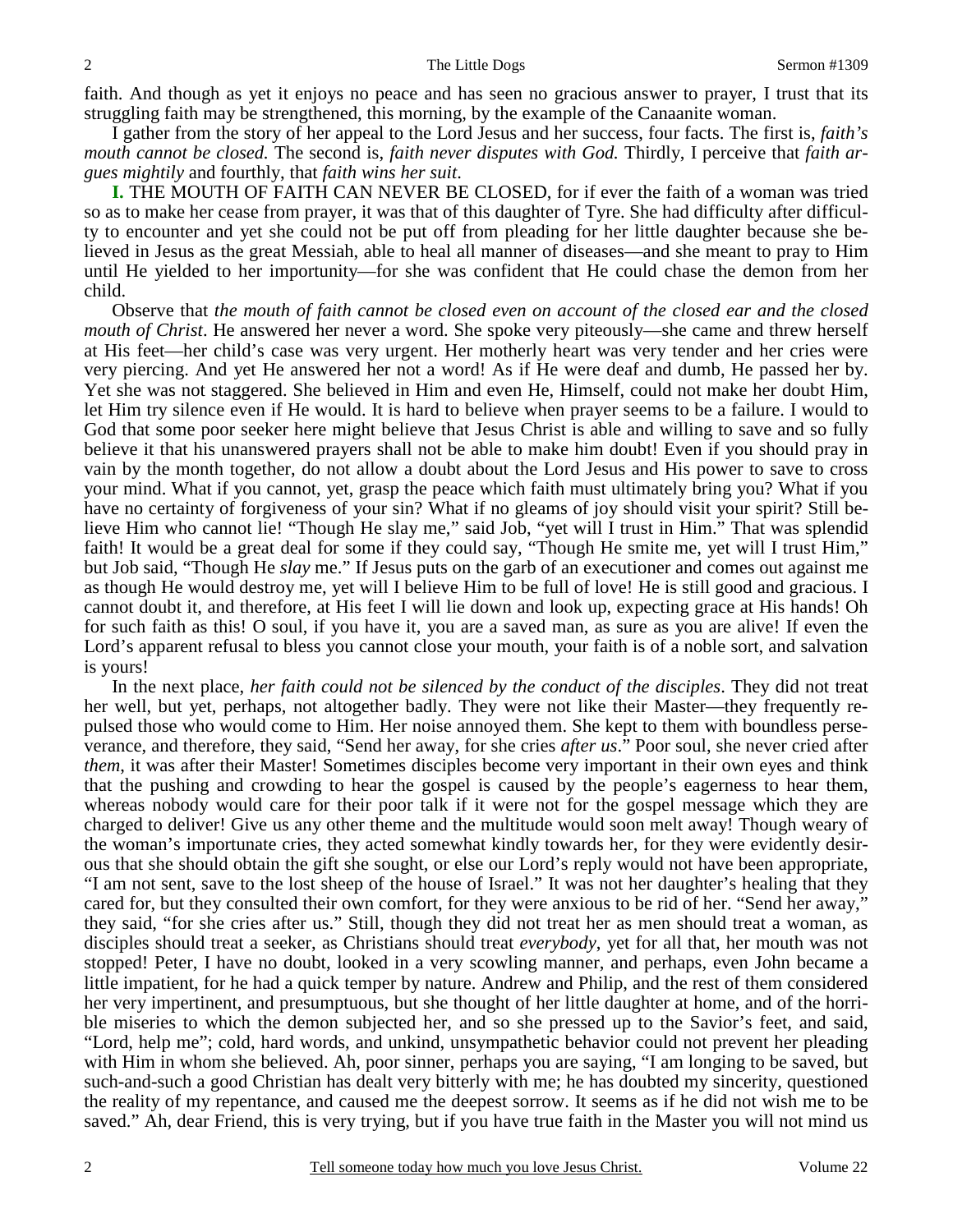#### Sermon #1309 The Little Dogs

*Her mouth, again, was not closed by exclusive doctrine which appeared to confine the blessing to a favored few!* The Lord Jesus Christ said, "I am not sent save to the lost sheep of the house of Israel," and though properly understood there is nothing very severe in it, yet the sentence must have fallen on the woman's heart like a talent of lead. "Alas," she might have thought, "then He is not sent to me! Vainly do I seek for that which He reserves for the Jews." Now, the doctrine of election, which is assuredly taught in Scripture, ought not to hinder any soul from coming to Christ, for, if properly understood, it would rather encourage than discourage! And yet, often, to the uninstructed ear the doctrine of the divine choice of a people from before the foundation of world acts with very depressing effect. We have known poor seekers mournfully say, "Perhaps there is no mercy for me. I may be among those for whom no purpose of mercy has been formed." They have been tempted to cease from prayer for fear they should not have been predestinated unto eternal life! Ah, dear soul, if you have the faith of God's elect in you, you will not be kept back by any self-condemning inferences drawn from the secret things of God! You will believe in that which has been clearly revealed, and you will be assured that this cannot contradict the secret decrees of heaven. What? Though our Lord was only sent to the house of Israel, yet there is a house of Israel not after the flesh but after the *spirit,* and therefore, the Syrophenician woman was included even where she thought she was shut out—and you may, also, be comprehended within those lines of gracious destiny which now distress you. At any rate, say to yourself, "In the election of grace others are included who were as sinful as I have been, why should not I? Others have been included who were as full of distress as I have been on account of sin and why should not I be, also?" Reasoning thus, you will press forward, in hope believing against hope, suffering no plausible deduction from the doctrine of Scripture to prevent your believing in the appointed Redeemer.

*The mouth of faith, in this case, was not even closed by a sense of admitted unworthiness*. Christ spoke of *dogs*—He meant that the Gentiles were to Israel as the dogs—she did not at all dispute it but yielded the point by saying, "Truth, Lord." She felt she was only worthy to be compared to a dog! I have no doubt her sense of unworthiness was very deep. She did not expect to win the blessing she sought on account of any merit of her own—she depended upon the goodness of Christ's heart, not on the goodness of her cause—and upon the excellence of His power rather than upon the prevalence of her plea. Yet, conscious as she was that she was only a poor Gentile dog, her prayers were not hindered! She cried, notwithstanding all, "Lord, help me." O sinner, if you feel yourself to be the worst sinner out of hell, still pray, believingly pray for mercy! If your sense of unworthiness is enough to drive you to selfdestruction, yet I beseech you, out of the depths, out of the dungeon of self-loathing, still cry unto God, for your salvation rests in no measure or degree upon yourself or upon anything that you are or have been or can be! You need to be saved *from* yourself, not *by* yourself! It is yours to be empty, that Jesus may fill you! It is yours to confess your filthiness, that He may wash you! It is yours to be less than nothing, that Jesus may be everything to you! Allow not the number, blackness, frequency, or heinousness of your transgressions to silence your prayers, and though you are a dog—yes, not worthy to be set with the dogs of the Lord's flock—yet open your mouth in believing prayer!

 There was, besides this, a general tone and spirit in what the Lord Jesus said which tended to depress the woman's hope and restrain her prayer, yet *she was not kept back by the darkest and most depressing influences*. "It is not meet," said the Lord Jesus, "it is not becoming, it is not proper, it is hardly lawful to take children's bread and throw it to dogs." Perhaps she did not quite see that entire He might have meant, but what she *did* see was enough to pour cold water upon the flames of her hope, yet her faith was not quenched! It was a faith of that immortal kind which nothing can kill, for her mind was made up that whatever Jesus meant, or *did* not mean, she would not cease to trust Him! She would continue to urge her suit with Him. There are a great many things in and around the gospel which men see as in a haze, and being misunderstood, they rather repel than attract seeking souls. But be they what they may, we must resolve to come to Jesus at all risks. "If I perish, I perish." Beside the great stumbling stone of election, there are truths of God and facts which seekers magnify and misconstrue till they see a thousand difficulties. They are troubled about Christian experience, about being born-again, about inbred sin and all sorts of things. In fact, a thousand lions are in the way when the soul attempts to come to Jesus! But he who gives Christ the faith which He deserves, says, "I fear none of these things. Lord, help me,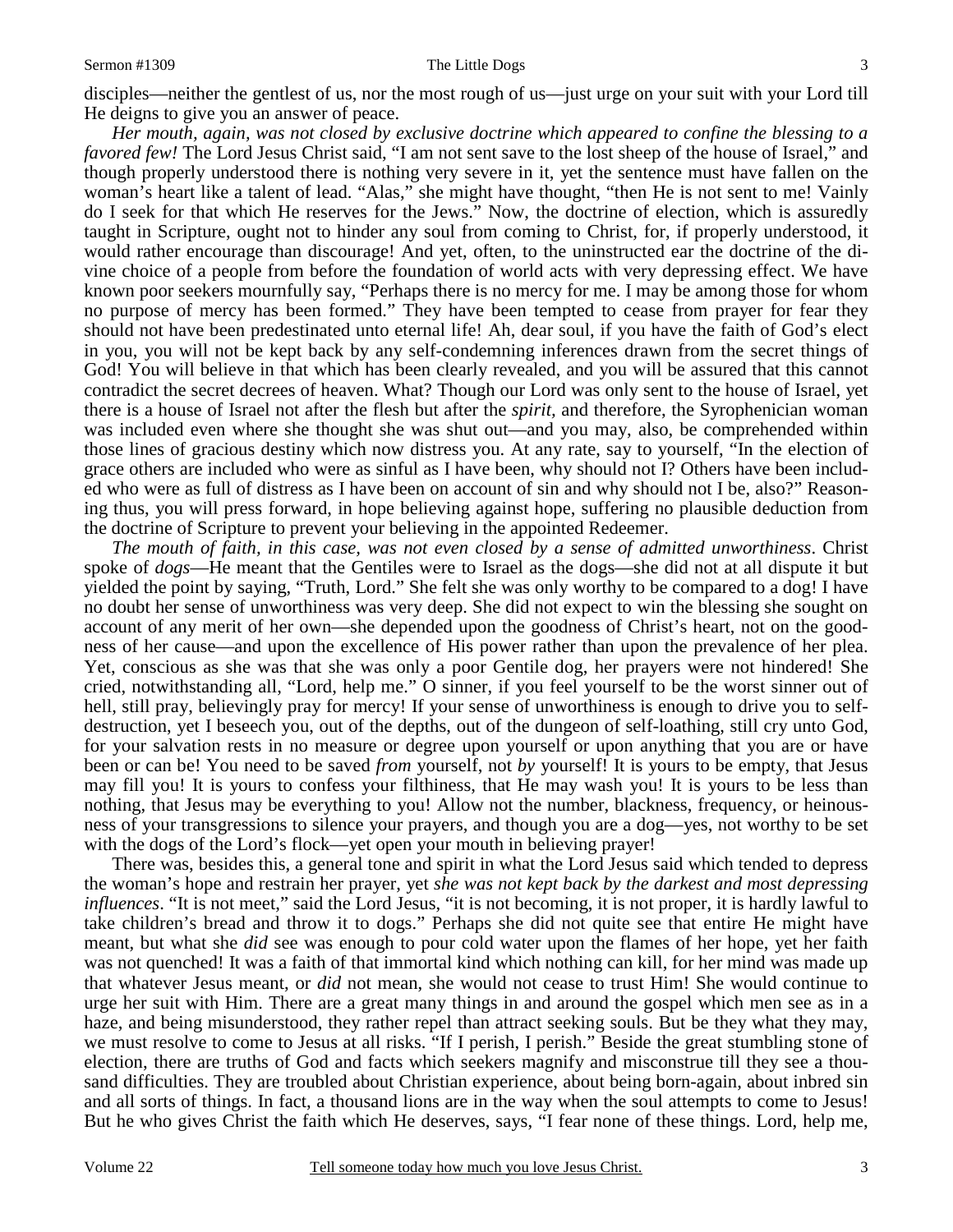and I will still confide in You. I will approach You. I will press through obstacles to You and throw myself at Your dear feet, knowing that him that comes to You, You will in no wise cast out."

**II.** FAITH NEVER DISPUTES WITH THE LORD. Faith worships. You notice how Matthew says, "Then came she and worshipped Him." Faith also begs and prays. You observe how Mark says, "She besought Him." She cried, "Lord, help me," after having said, "Have mercy on me, O Lord, You Son of David." Faith pleads, but never disputes, not even against the hardest thing that Jesus says. If faith disputed—I am uttering a mistake—she would not be faith, for that which disputes is *unbelief*! Faith in God implies agreement with what God says, and consequently it excludes the idea of doubt. Genuine faith believes anything and everything the Lord says, whether discouraging or encouraging; she never has a "but," or an "if," or even a "yet," to put in, but she stands to it; "You have said it, Lord, and therefore it is true! You have ordained it, Lord, and therefore it is right." She never goes beyond that.

 Observe in our text that *faith assents to all the Lord says*. She said, "Truth, Lord." What had He said? "You are comparable to a dog!" "Truth, Lord. Truth, Lord, so I am." "It would not be right that the children should be robbed of bread in order to feed dogs." "Truth Lord, it would not be fitting, and I would not have one of Your children deprived of grace for *me*." "It is not your time yet," said Jesus, "the children must *first* be fed, children at the meal times and dogs after dinner. This is Israel's time and the Gentiles may follow after. But not yet." She virtually replies, "I know it, Lord, and agree."

 She does not raise a question or dispute the justice of the Lord's dispensing His own grace according to His sovereign good pleasure. She fails not, as some do who quibble at divine sovereignty. It would have proven that she had little or no faith if she had done that. She disputes not as to the Lord's set time and order. Jesus said, "Let the children first be filled," and she does not dispute the time, as many do, who will not have it that *now* is the accepted tine, but are as much for postponing as this woman was for antedating the day of grace! She entered into no argument against its being improper to take the covenant bread from the children and give it to the uncircumcised heathen. She never wished Israel to be robbed for *her*. Dog as she was, she would not have any purpose of God nor any propriety of the divine household shifted and changed for her. She assented to all the Lord's appointments. *That* is the faith which saves the soul, which agrees with the mind of God even if it seem adverse to herself—which believes the revealed declarations of God whether they appear to be pleasant or terrible—and assents to God's word whether it is like a balm to its wound or like a sword to cut and slay. If the word of God is true, O man, do not fight against it, but bow before it! It is not the way to a living faith in Jesus Christ, nor to obtain peace with God, to take up arms against anything which God declares. In yielding lies safety. Say, "Truth, Lord," and you shall find salvation!

 Note that she not only assented to all that the Lord said, but *she worshipped Him in it*. "Truth," she said, "but yet You are my Lord. You call me, 'dog,' but You are my Lord for all that. You account me unworthy to receive Your bounties, but You are my Lord, and I still acknowledge You as such." She is of the mind of Job—"Shall we receive good at the hand of the Lord, and shall we not receive evil?" She is willing to take the evil and say, "Whether the Lord gives, or whether He refuses, blessed be His name! He is still my Lord." Oh, this is grand faith, which has thrown aside the argumentative spirit and not only assents to the Lord's will, but worships Him in it! "Let it be what it may, O Lord, even if Your truth condemns me, yet You are still Lord, and I confess Your Deity, confess Your excellence, acknowledge Your crown rights, and submit myself to You. Do with me what You will."

 And, you observe, when she said, "Truth, Lord," *she did not go on to suggest that any alteration should be made for her.* "Lord," she said, "You have classed me among the dogs." She does not say, "Put me among the children," but she only asks to be treated as a dog is! "The dogs eat the crumbs," she says. She does not want a purpose altered nor an ordinance changed, nor a decree removed—"Let it be as it is. If it is Your will, Lord, it is *my* will"— she spies a gleam of hope, where, if she had not possessed faith, she would have seen only the blackness of despair! May we have such a faith as hers, and never enter into controversy with God.

**III.** Now I come to an interesting part of our subject, namely, that FAITH ARGUES, though it does not dispute. "Truth, Lord," she said, "yet the dogs eat the crumbs." This woman's argument was correct and strictly logical throughout. It was an argument based upon the Lord's own premises, and you know, if you are reasoning with a man, you cannot do better than take his own statements and argue upon them. She does not proceed to lay down new premises, or dispute the old ones by saying, "I am no dog."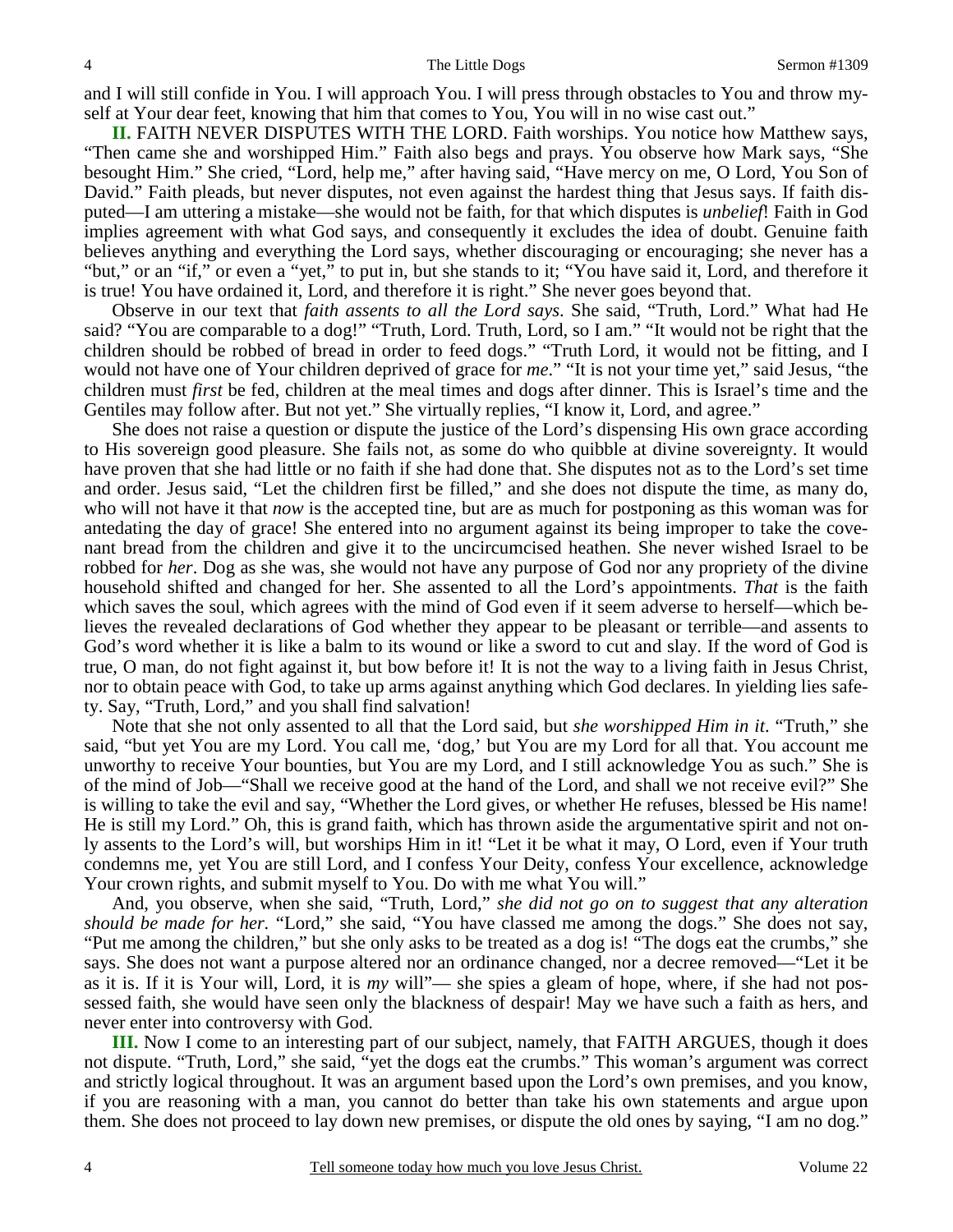But she says, "Yes, I am a dog." She accepts that statement of the Lord, and uses it as a blessed *argumentum ad hominem*, such as was never excelled in this world! She took the words out of His own mouth and vanquished Him with them, even as Jacob overcame the angel! There is so much force in the women's argument that I quite despair, this morning, of being able to set it all forth to you. I would, however, remark that the translators have greatly injured the text by putting in the word, "yet," for there is no, "yet," in the Greek! It is quite another word. Jesus said, "It is not meet to take the children's bread and cast it to the dogs. "No," she said, "it would not be right to do this, because the dogs are provided for, for the dogs eat the crumbs that fall from their master's table." "It would be very improper to give them the children's bread, because they have bread of their own." "Truth, Lord, I admit it would be improper to give the dogs the children's bread, because they have *already* their share when they eat the crumbs which fall from the children's table. That is all they need, and all I desire. I do not ask You to give me the children's bread, I only ask for the dog's crumbs."

 Let us see the force of her reasoning, which will appear in many ways. The first is this. *She argued with Christ from her hopeful position*. "I am a dog," she said, "but, Lord, You have come all the way to Sidon. Here You are close on the borders of my country, and therefore, I am not like a dog out in the street—I am a dog under the table." Mark tells us that she said, "The dogs under the table eat of the children's crumbs." She as good as says, "Lord, You see my position—I was a dog in the street, afar off from You—but now You have come and preached on our borders and I have been privileged to listen to You. Others have been healed and You are in this very house doing deeds of grace while I look on, and therefore, though I am a dog, I am a dog under the table. Therefore, Lord, let me have the crumbs." Do you see, dear hearer? You admit that you are a sinner and a great sinner, but you say, "Lord, I am a sinner that is *permitted* to hear the gospel, therefore bless it to me! I am a dog, but I am under the table, deal with me as such! When there is a sermon preached for the comfort of Your people, I am there to hear it. Whenever the saints gather together and the precious promises are discussed, and they rejoice therein, I am there, looking up and wishing that I was among them. But Lord, since You have had the grace to let me be a hearer of the gospel, will You reject me, now that I desire to be a *receiver* of it? To what end and purpose have You brought me so near, or rather *come* so near to me, if, after all, You will reject me? Dog I am, but still, I am a dog under the table. It is a favor to be privileged to be among the children, even if I may only lie at their feet. I pray You, good Lord, since now I am permitted to look up to You and ask this blessing, do not reject me." To me it seems that this was a strong point with the woman and that she used it well.

 Her next plea was *her encouraging relationship*. "Truth, Lord," she says, "I am a dog, but the dogs eat the crumbs which fall from *their master's table*." See the stress laid there by Matthew—"From their master's table"? I cannot say that you are my father. I cannot look up and claim the privilege of a child, but you are my Master, and masters feed their dogs. They give at least the crumbs to those dogs which acknowledge them as their lord." The plea is very much like that suggested to the mind of the poor returning prodigal. He thought to say to his father, "Make me as one of your hired servants," only his faith was far less than hers. For hers pleaded, "Lord, if I do not stand in relation to you as a child, yet I am Your *creature*. You have made me and I look up to You and beseech You not to let me perish. If I have no other hold upon You, I have at least this, that I ought to have served You, and therefore, I am Your servant though I am a runaway. I do belong to You—at least under the covenant of works if I do not under the covenant of grace, and oh, since I am Your servant, do not utterly reject me! You own me by creation, at any rate. Oh, look upon me, and bless me; the dogs eat what falls from their master's table let me do the same." She spies out a dog's relation to its master and makes the most of it with blessed ingenuity, which we shall do well to imitate.

 Notice next, she pleads *her association with the children*. Here I must tell you that it is a pity that it was not, I suppose, possible for our translators to bring clearly out what is, after all, the heart of the passage. She was pleading for her *little* daughter, and our Lord said to her, "It is not meet to take the children's bread and cast it to the *little* dogs." The word is a diminutive and the woman focused upon it. The word, "dogs," could not have served her turn one half as well as that of, *"little* dogs." But she said, "Truth, Lord, yet the little dogs eat of the crumbs." In the East, as a rule, a dog is not allowed indoors. In fact, dogs are looked upon there as foul creatures, and roam about uncared for and half wild. Christianity has raised the dog, and made him man's companion, as it will raise all the brute creation, till the outrag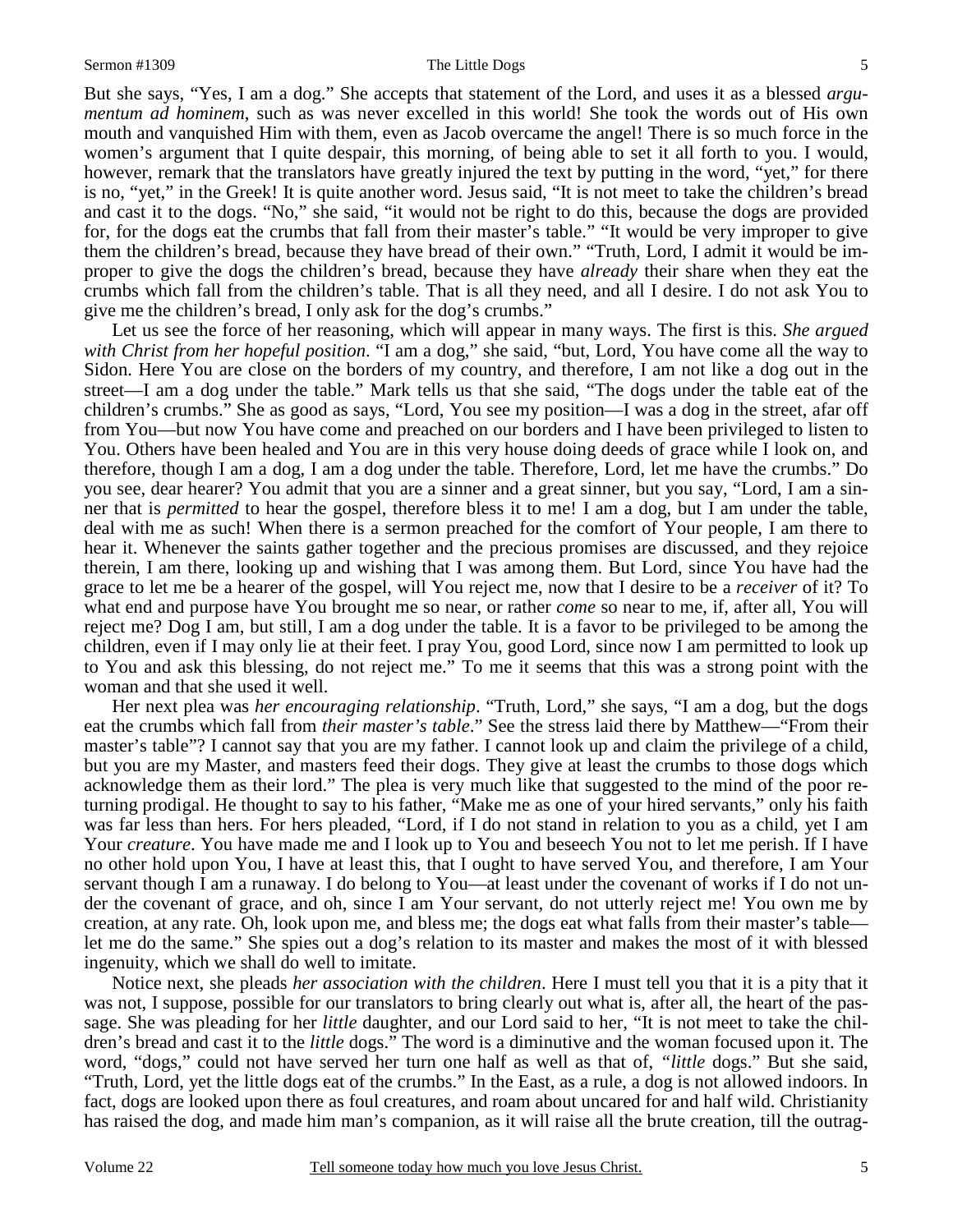es of vivisection, and the cruelties of the vulgar will be things unheard of except as horrors of a past barbarous age. In the East a dog is far down in the scale of life—a street wanderer, prowling for scanty food—and in temper little better than a reformed wolf. So the adult Easterns do not associate with dogs, having a prejudice against them. But children are not so foolish, and consequently, the Eastern *children* associate with the little dogs. The father will not have the dog near him, but his child knows no such folly and seeks out a little dog to join him in his sports. Thus the little dog comes to be under the table, tolerated in the house for the child's sake. The woman appears, to me, to argue thus—"You have called me and my daughter whelps, little dogs, but then the little dogs are under the children's table; they associate with the children, even as I have been with Your disciples today. If I am not one of them, I have been associating with them, and would be glad to be among them." How heartily do I wish that some poor soul would catch at this and say, "Lord, I cannot claim to be one of Your children, but I love to sit among them, for I am never happier than when I am with them. Sometimes they trouble and distress me, as little children pinch and hurt their little dogs, but oftentimes they caress me and speak kindly and comfortably to me. And they pray for me, and desire my salvation. So, Lord, if I am not a child, yet You call me a little dog, and so I am. So give me a little dog's treatment—give me the crumbs of mercy which I seek."

 Her argument goes further, *for the little dog eats the crumbs of the children's bread with the child's full consent*. When a child has its little dog to play with while he is eating, what does the child do? Why, of course, it gives a little bit to the dog every now and again and the doggie, himself, takes great liberties and helps himself as much as he dares. When a little dog is with the children at meal time it is sure to get a crumb from one or other of its playmates—and none will object to its eating what it can get. So the woman seems to say, "Lord, there are the children, Your disciples. They do not treat me very well. Little children do not treat little dogs always so kindly as they might, but still, Lord, they are quite willing that I should have the blessing I am seeking. They have a full portion in You; they have Your presence; they have Your word; they sit at Your feet; they have obtained all sorts of spiritual blessings, and I am sure they cannot grudge me so much less a blessing—they are willing that I should have the devil cast out of my daughter, for that blessing, compared with what they have, is but a crumb—and they are content that I should have it. So Lord, I answer Your argument. You say it is not meet until the children are filled to give bread to dogs, but, Lord, the children are filled and are quite willing to let me have my portion. They consent to allow me the crumbs! Will You not give them to me?"

 I think there was another point of force in her plea—*the abundance of the provision*. She had a great faith in Christ and believed big things of Him, and therefore, she said, "Lord, there is no great strength in Your argument if You do intend to prove that I ought not to have the bread for fear there should not be enough for the children, for You have so much that even while the children are being fed, the dogs may get the crumbs and there will still be enough for the children!" Where it is a poor man's table and he cannot afford to lose a crumb, dogs should not be allowed. But when it is a *king's* table where bread is of small account, and the children are sitting and feeding to the full, the little dogs may be permitted to feed under the table for the mere droppings—not the bread the master casts down, but the crumbs which *fall* by accident are so many that there is enough for the dogs without the children being deprived of a mouthful. "No, Lord," she said, "I would not have You take away the bread from Your own children! God forbid that such a deed should be done for *me!* But there is enough for Your children in Your overflowing love and mercy, and still enough for me, for all I ask is but a *crumb* compared with what You are daily bestowing upon others."

 Now, here is the last point in which her argument had force. *She looked at things from Christ's point of view*. "If, great Lord," she said, "You look at me as a dog, then behold I humbly take You at Your word, and plead that if I am a dog to You, then the cure I ask for my daughter is but a crumb for Your great power and goodness to bestow on me." She used a diminutive word, too, and said, "A little crumb." The little dogs eat of the little crumbs which fall from the children's table. What bold faith this was! She valued the mercy she sought beyond all price! She thought it worth 10,000 worlds to *her*, but yet to the Son of God she knew it to be a mere crumb, so rich is He in power to heal and so full of goodness and blessing! If a man gives a crumb to a dog, he has a little the less, but if *Jesus* gives mercy to the greatest of sinners, He has none the less—He is just as rich in condescension and mercy, and power to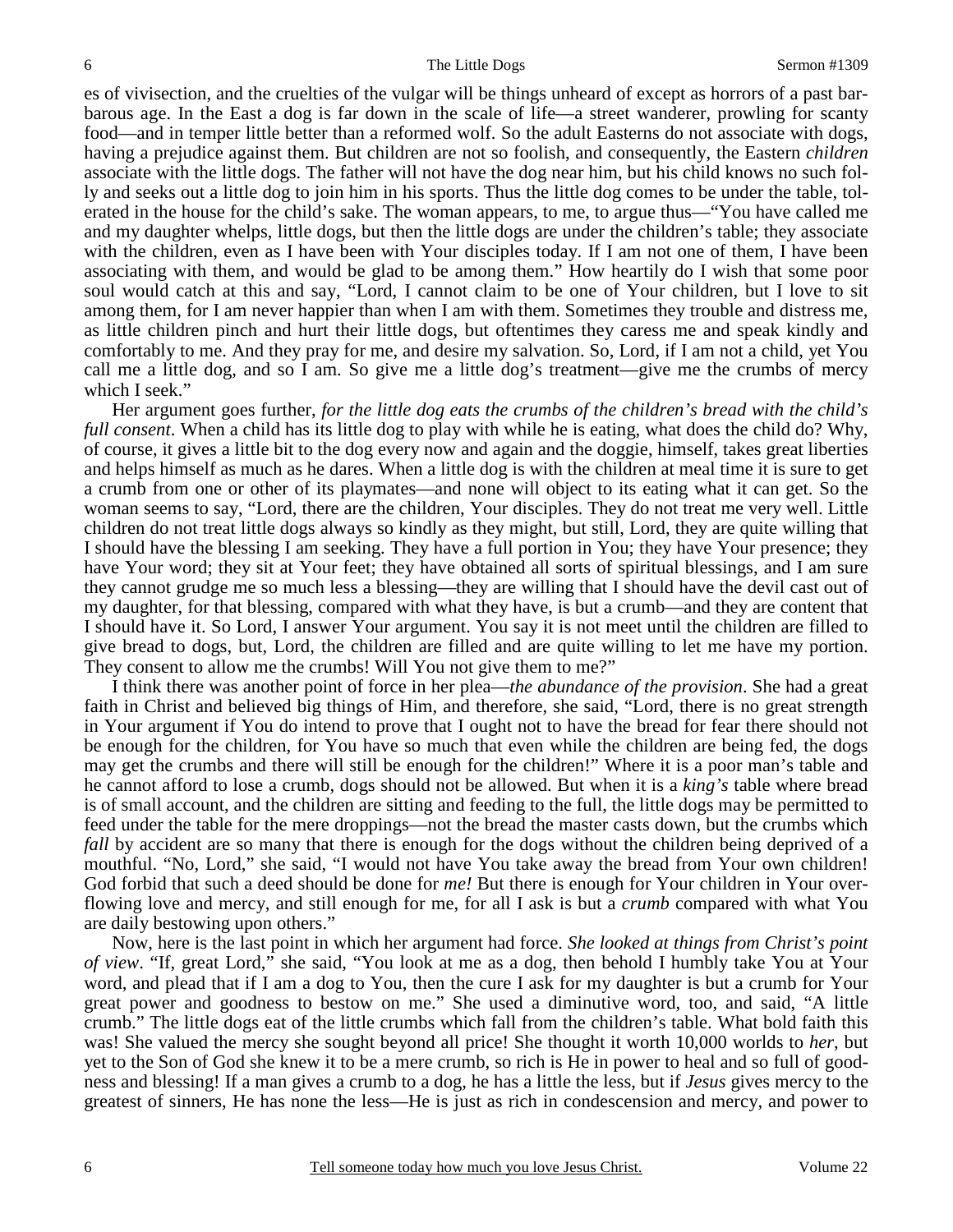#### Sermon #1309 The Little Dogs

forgive as He was before! The woman's argument was most potent. She was as wise as she was earnest, and best of all, she believed most marvelously!

 I shall close this outline of the argument by saying that at bottom the woman was, in reality, arguing according to the eternal purposes of God, for what was the Lord's grand design in giving the bread to the children, or, in other words, sending a divine revelation to Israel? Why, it always was His purpose that through the children, the dogs should get the bread—that through Israel the gospel should be handed to the Gentiles! It had always been His plan to bless His own heritage that His way might be known upon earth, His saving health among all nations! And this woman, somehow or other, by a divine instinct, fell into the divine method. Though she had not spied out the secret or at least it is not told us that she did so in so many words, yet there was the innate force of her argument. In other words, it ran thus—"It is through the children that the dogs have to be fed. Lord, I do not ask You to cease giving the children their bread. Nor do I even ask You to hurry on the children's meal—let them be fed first—but even while they are eating, let me have the crumbs which drop from their well-filled hands and I will be content." There is a brave argument for you, poor coming sinner. I leave it in your hands and pray the Spirit of God to help you to use it! And if you can turn it to good account, you shall prevail with the Lord this day!

**IV.** Our last and closing head is this—FAITH WINS HER SUIT. This woman's faith first *won a commendation for herself*. Jesus said, "O, woman, great is your faith." She had not heard of the prophecies concerning Jesus. She was not bred and born, and educated in a way in which she was likely to become a believer, and yet she *did* become a believer of the first class. It was marvelous that it should be so, but grace delights in doing wonders. She had not seen the Lord, before, in her life. She was not like those who had associated with Him for many months and yet, with but *one* view of Him, she gained this great faith! It was astonishing, but the grace of God is always astonishing! Perhaps she had never seen a miracle—all that her faith had to rest upon was that she had heard in her own country that the Messiah of the Jews was come—and she believed that the Man of Nazareth was He and on this she relied. O brothers and sisters, with all our advantages! With the opportunities that we have of knowing the whole life of Christ and understanding the doctrines of the gospel as they are revealed to us in the New Testament—with many years of observation and experience—our faith ought to be much stronger than it is! Does not this poor woman shame us when we see her with her slender opportunities, nevertheless so strong in faith, so that Jesus Himself commending her says, "O woman, great is your faith"?

 But her faith prevailed further in that it *won a commendation for the mode of its action*, for, according to Mark, Jesus said, "Go your way; *for this saying* the devil is gone out of your daughter." It was as if He rewarded the *saying* as well as the faith which suggested it! He was so delighted with the wise, prudent and humble, yet courageous manner in which she turned His words against Himself, that He said, "For this saying the devil is gone out of your daughter." The Lord who commends faith, afterwards commends the fruits and acts of faith! The tree consecrates the fruit! No man's actions can be acceptable with God till He, Himself, is accepted, and the woman, having been accepted on her faith, the results of her faith were agreeable to the heart of Jesus.

 The woman also *gained her desire—*"The devil is gone out of your daughter," and he was gone at once! She had only to go home and find her daughter on the bed taking a quiet rest—something which she had not done since the demon had possessed her! Our Lord, when He gave her the desire of her heart, gave it in a grand manner! He gave her a sort of carte blanche and said, "Be it unto you even as you will." I do not know that any other person ever had such a word said to them as this woman, "Be it unto you even as you will." It was as if the Lord of glory surrendered at discretion to the conquering arms of a woman's faith! The Lord grant to you and me, in all times of our struggling, to be able, thus, by faith, to conquer—and we cannot imagine how great will be the spoil which we shall divide when the Lord shall say, "Be it unto you even as you will."

 The close of all is this—this woman is a lesson to all outsiders—to you who think yourselves beyond the pale of hope, to you who were not brought up to attend the house of God, who perhaps have been negligent of all religion for almost all your life. This poor woman is a Sidonian. She comes of a race that had been condemned to die many centuries before—one of the accursed seed of Canaan! And yet, for all that, she became great in the kingdom of heaven because she believed! And there is no reason why those who are reckoned to be quite outside the church of God should not be in the very center of it—and be